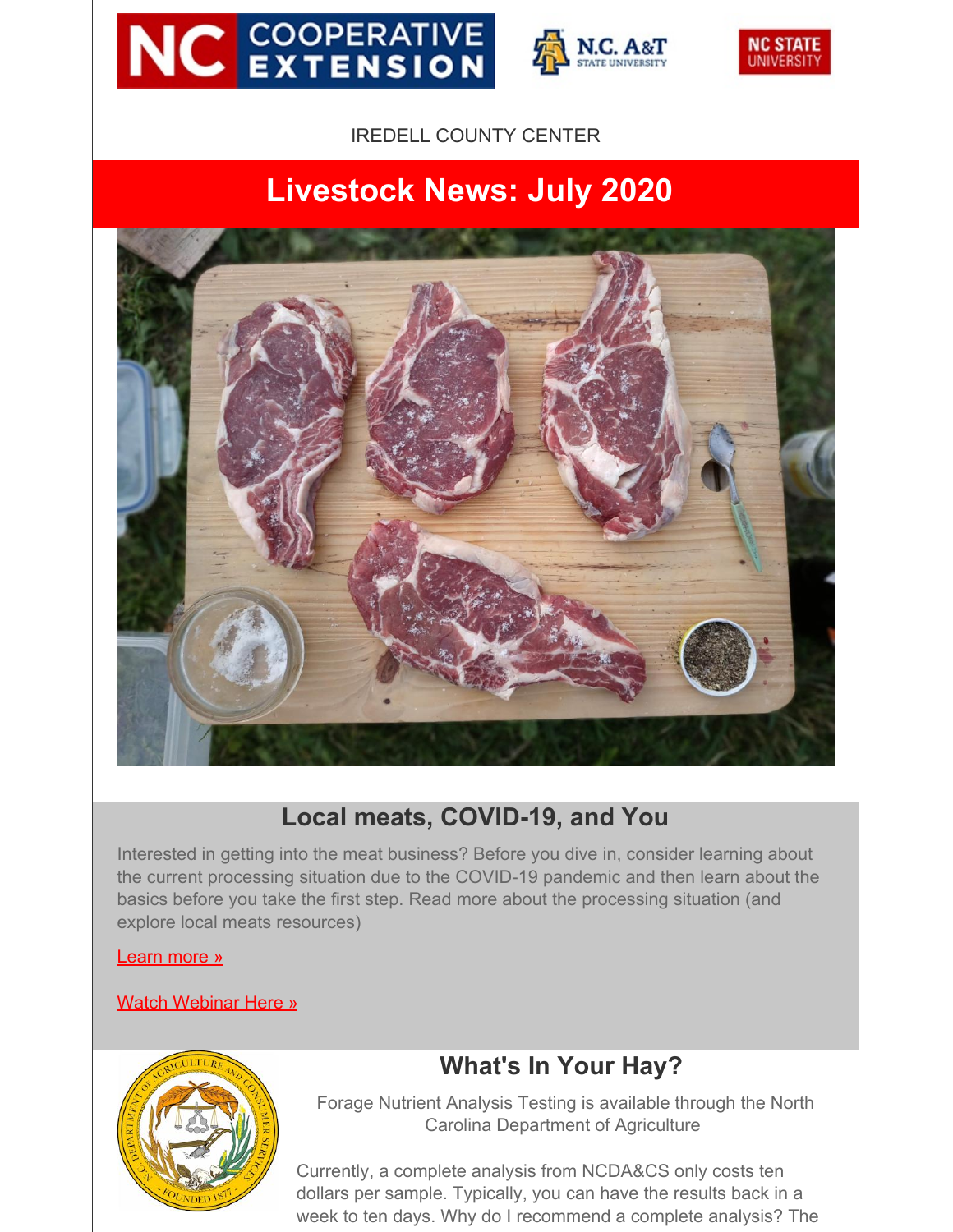results will provide you with information such as crude protein, total digestible nutrients, and mineral levels that you can then use to make sure you are meeting the nutritional needs of your herd, flock, or horse. You can then choose the necessary supplementation if your hay does not meet their requirements. In some cases, you may even find that you are supplementing too much or that you don't need to at all.

### Online Forage Sample [Submission](https://apps.ncagr.gov/agrsysportal/forageanalysis/analysisform) Form »



### **Pasture Weed Spotlight: Pigweed**

- **Annual broadleaf**
- **Has an extended period of germination and high rates of seed production**
- **Thrive in disturbed soils**
- **Pairs of spines at the base of the leaf petiole and the central stem**



### **Iredell County is Live!**

The Visit NC Farms App connects the dots in communities across North Carolina. Using cell phone technology, residents and visitors can find farms closest to them with products and activities that interest them. Visitors can use the app to explore farms, farmers markets and local restaurants that are off the beaten path and unique to each community.

#### [Learn](http://www.visitncfarmstoday.com) more »

### **Coronavirus Food Assistance Program**

The deadline for submitting an application for the Coronavirus Food Assistance Program (CFAP) is August 28, 2020!



[Learn](http://farmers.gov/cfap) more »

## **What would you like to see from us?**

Help us plan the future of the Iredell County Cooperative Extension Livestock Program by filling out this survey!



Take the [Survey](https://docs.google.com/forms/d/e/1FAIpQLScPH_Eq0JhXlWzGYm2rYc7GedQe3lctB7Fi-VB8orDTR-vb_g/viewform?usp=sf_link) »